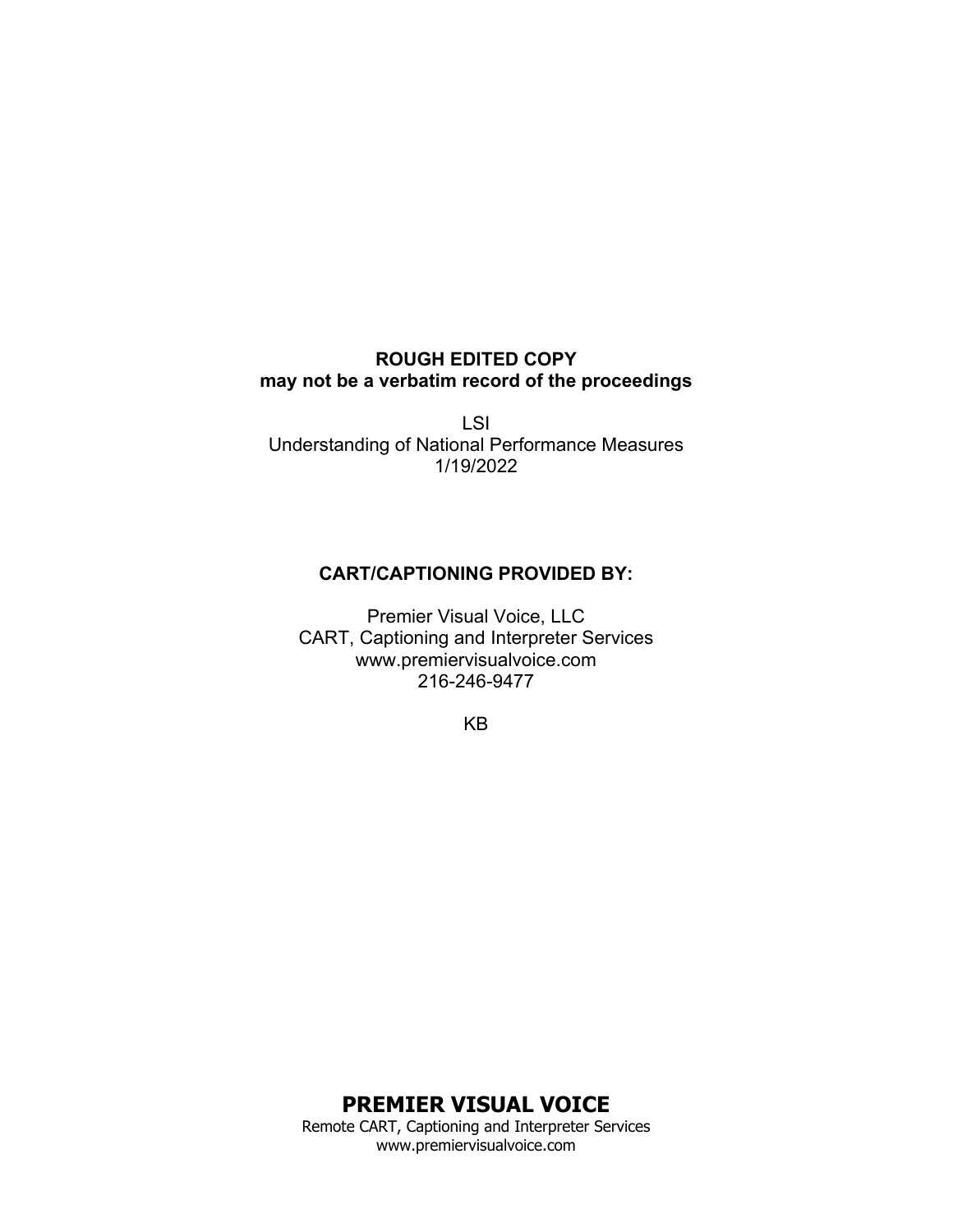>>: Good afternoon and thank you for joining us. Before we get started, let's review the zoom features we are using for this event.

The audio for this event is broadcasting by phone and online. This event is lecture only; the microphones are muted to reduce background noise. To adjust audio through your computer, go to the bottom left of the screen, click the small arrow next to audio settings and select a speaker.

Some viewers get better audio when streaming while others get better quality by phone. So, if you have any audio difficulties you may want to try a different connection method. There are several zoom features we will use today.

At the top of the screen, click the view options button and select exit Fullscreen to display the chat panel on the right side of the slides. If you need zoom technical assistance for this event, please email us at AmeriCorpswebinarssupport@lsidc.com.

The chat panel is disabled for attendees, it will be used by the percent are to provide links and resources. You can ask questions using the Q&A panel. Select for English and if you wish to view them in Spanish select the string text link. We are recording this event, let's start recording and turn over to our presenters

>>: Hi and thank you for joining us on this Wednesday afternoon my name is: white and I'm the senior manager of program impact and training at AmeriCorps seniors. It is my pleasure to talk about performance measure this afternoon. Today we will review national performance measure for the funding opportunity from foster grandparent and senior companion programs here is some just basic information about the notice recently announced.

Just to reiterate, applications are due at close of business on February 3 of this year. This is a part of the series of webinars that AmeriCorps will give, this is the last and not series. However, we have recordings of each additional webinars that are located on our website. Here is our agenda for today. I'm going to do a couple of things; we are going to talk about national performance measure and general, for those who have attended our other webinars in this series you know that we really haven't been able to get there without talking about performance measure a little bit of the time.

We will also start by going through the work plans and talk about how you can allocate your volunteers within your application. Our agency has uniform set of measurements that are used across AmeriCorps seniors and AmeriCorps. It allows grantees to measure and assess your effectiveness and communicate to key stakeholders. It allows AmeriCorps to tell a unified story about the impact of our programs.

As we think about why performance measures? there is a couple reasons for that. All in all, we are a federal program, and we take our role as stewards of taxpayer dollars seriously. If you receive an AmeriCorps seniors grant and you become a steward of taxpayer dollars as well and that comes with certain responsibilities including the responsibility to collect relevant data, measure your impact, and use information to improve an increase or impact.

So, why do we measure performance one? Reason is accountability. This allows participants, board members community member staff and clients to see their program is getting results. Another reason to measure performance is to determine if they change you thought what happened with their intervention is actually occurring. Performance measure is a systematic way to collect reliable information about the inner vision. Do

### **PREMIER VISUAL VOICE**

Remote CART, Captioning and Interpreter Services www.premiervisualvoice.com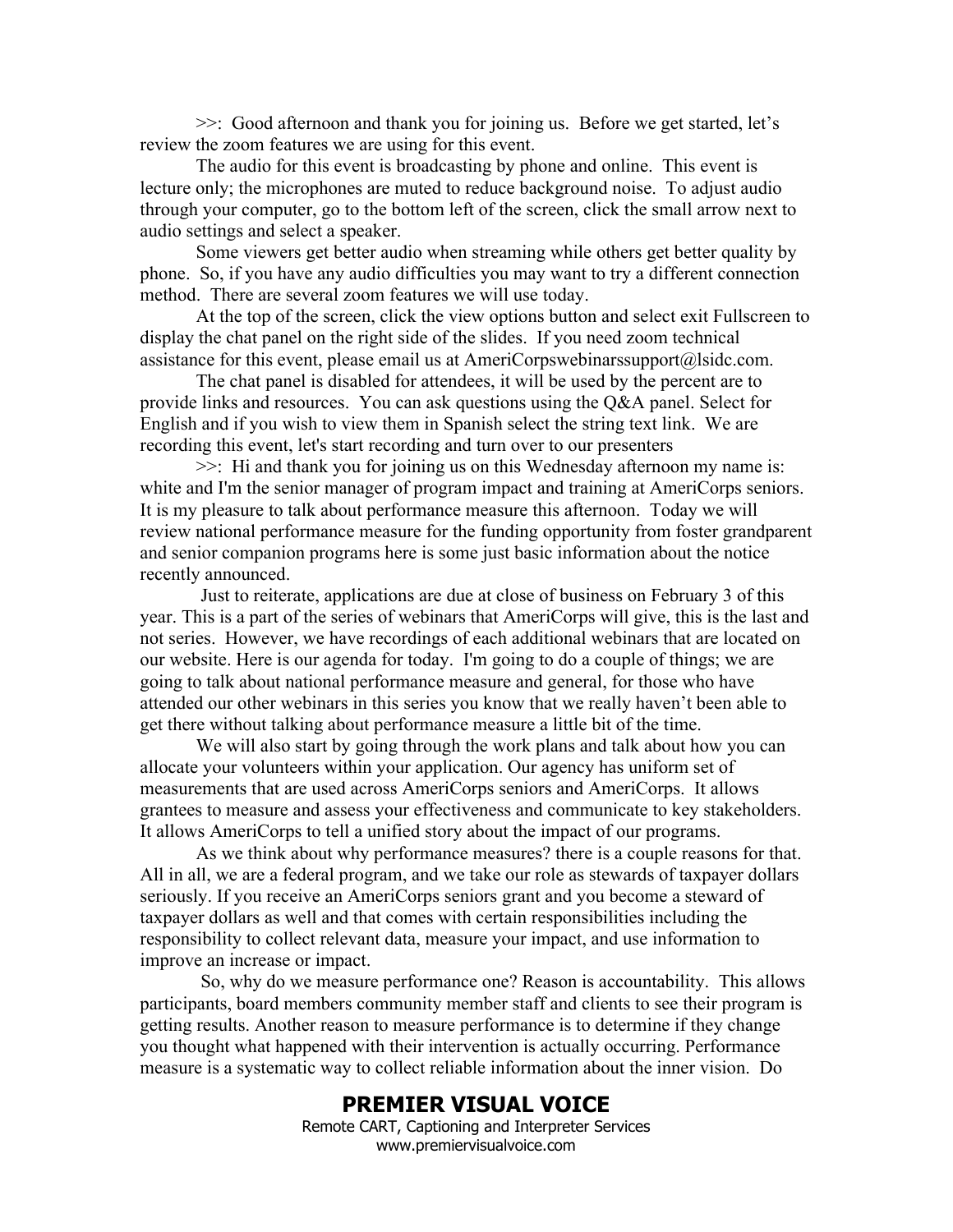some people require more or less intensive service to show a positive outcome even when an intervention is implanted exactly as planned performance measure can help you find ways to strengthen the intervention to make it more effective.

Performance measurement is a way to get feedback, so you know if your intervention is making the expected difference and helps you decide how to make the most effective use of your limited resources. What are some of the benefits of using national performance? AmeriCorps can focus efforts on national priorities. Areas of need where National Service has had success and experience. National performance measures provide the data for a strong agency wide narrative to tell the National Service story.

AmeriCorps will collect high quality data in the results of similar interventions to demonstrate the powerful impact of National Service. To ensure that AmeriCorps can get the data and report results with confidence, guidance from the national performance measure includes definitions for the intervention target population outputs and outcomes and information collecting data and collecting measure. Before I dive into performance measure, I went to briefly discuss how we structure are measures. There is a couple of different components. We will walk there all of the components and a bit.

You can see it is a pretty broad triangle. Gets more specific as you go up the paramedic. Let's quickly discuss each one of these what they mean, and we will start with the focus area. There are several AmeriCorps focus areas for FGP and SCP, are stipend programs, the primary focus areas are education, economic opportunity, and healthy futures. For reference, AmeriCorps has six focus areas. The objective is a general category within each focus area. Looking at the education focus area, you concede is translated into two slightly more specific objectives, school readiness and K-12 success.

We are getting more concrete in terms of specific activities that is going on that there are still pretty broad. Now we will get into the specific measures. These are reflected in outputs and outcomes. Every national performance measure output must be paired with an outcome. For performance measure, applicants must select one output and one of associated outcomes. Let's dive into outputs and outcomes. It is through outputs and outcomes that we are able to measure performance. We know that performance measurement is the ongoing systematic process of tracking your programs or projects output and outcomes.

Outputs are the amount of service provided. They measure the completion of activities and document, and the fact individuals receive services, products were created, or programs were developed. Outcomes reflect the changes or benefits that occur. Outcomes can reflect changes in individuals' organizations communities or environments. This may include changes in attitudes, knowledge, behavior, or condition. For example, changes within an organization may include an enhanced system to better serve community members.

Outcomes answer the question, what difference did our service make for beneficiaries in general, the most compelling outcomes address changes in behavior or conditions of. However, what makes a change compelling is not just the type of change but the magnitude or amount of change. Let's talk a little bit about the type of changes we might see, including changes is an attitude or belief knowledge or skill behavior or condition.

#### **PREMIER VISUAL VOICE** Remote CART, Captioning and Interpreter Services www.premiervisualvoice.com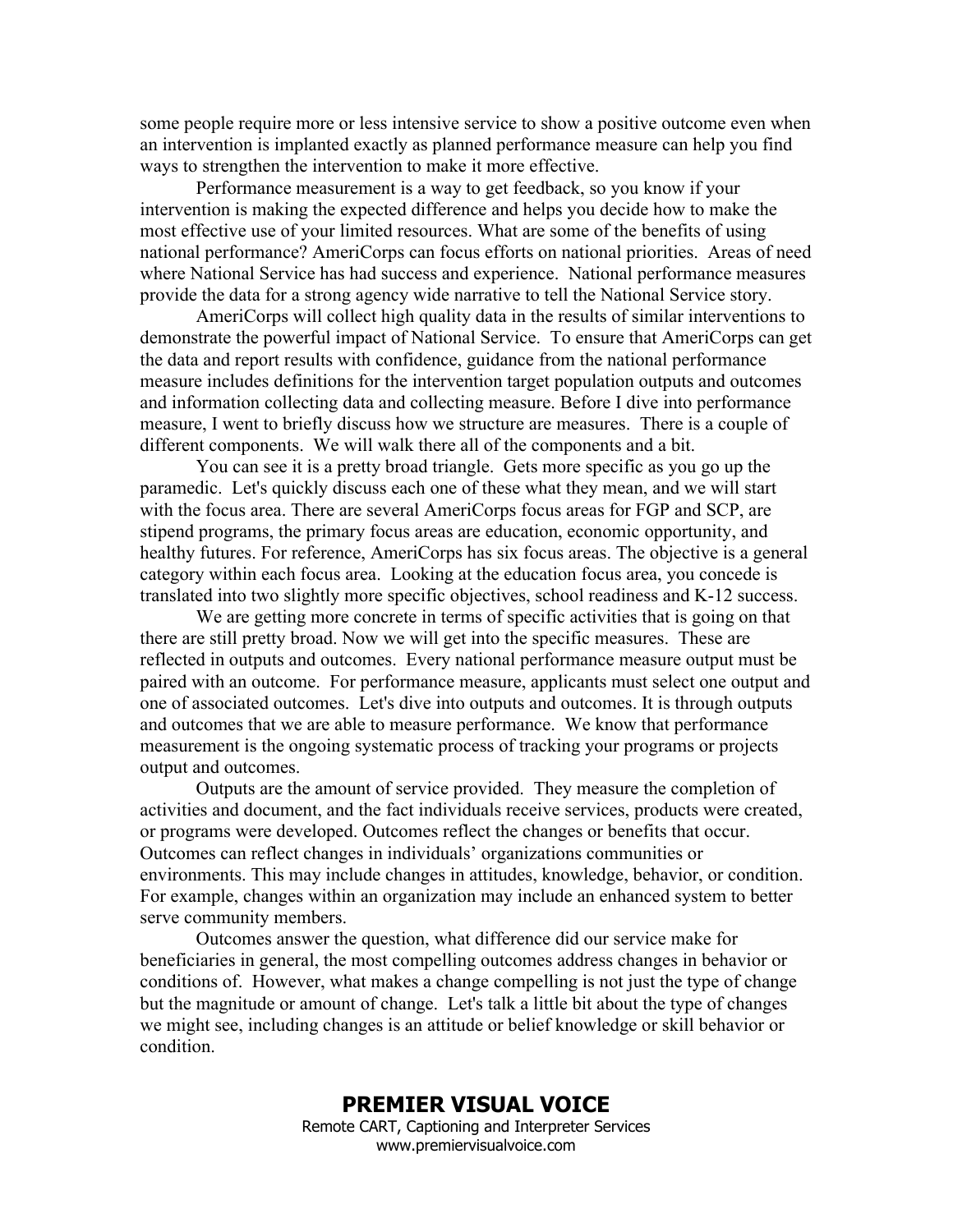Outcomes regarding attitude and belief involve a change in thought or feeling for example a caregiver may have more social support after receiving services. Outcomes measure knowledge and skill involving change in understanding or ability. What a person learns. Outcomes addressing behavior involves changing and actions such as conduct or habits often in a specific context. For example, a student improves class participation after participating in a school mentoring program.

Finally, outcomes regarding condition and while they change and situation or circumstance. For example, a family is transitioned into safe affordable housing after receiving referrals and counseling or a community receives an afterschool program because a youth organization has been able to build capacity to provide resources.

Let's review our specific performance measurement requirements as it relates to this application. You must M a workplan that results in an output and an outcome specified in the national performance measure. All unduplicated volunteers or lawn care service years must be placed in a workplan. The maximum cost per year volunteer service year may not exceed the allowable cost for VSY. We have a lot of important key documents, the most important is the notice of funding opportunity.

However, I want to draw you to two other ones that should be used for your application. One of them is appendix B, national performance measure instructions and the second is workplan development worksheets. The national performance measure instruction summarizes performance measure requirements. Workplan development allows you to plan work plans outside of e-Grants. The tools we would use for performance measure are in appendix B for national performance measure instructions. These instructions include all of our performance measures.

National performance measures are like a menu, you will select the measures that best describe what you do. As you can see, they are organized in terms of focus areas. We do have instructions, and the beginning of this appendix and that is the place you would go to no more about it in depth. I also want to take a brief moment to highlight the workplan template which is designed to help you plan your performance measure.

 The workplan can help you organize how you will fit your performance measure together with the volunteer activities. We really recommend that you use the worksheets and use the completed worksheets to transfer the information into e-Grants. Now, all of this information can be found in our performance measure instructions. I wanted to walk through them with them. The following sections must be completed for all of our work plans.

Description of Community Need: The description of the community need must be completed for each output you select. This needs statement should explain the compelling need that will be addressed by the volunteers. Output: Outputs are the immediate results of the volunteers' services. These are usually count- numbers of children served, etc. The output is selected using the pull-down menu in the eGrants.

Service Activity: The service activity (or activities) is the task that the volunteers will perform. The service activity description should explain what the AmeriCorps Seniors volunteers are doing in a way that shows how they will achieve the outputs and outcomes. State who the beneficiaries are, and what the volunteers will be doing with the beneficiaries. State how often volunteers will provide the service and for how long. State where the service will take place. For each output, you may select more than service

### **PREMIER VISUAL VOICE**

Remote CART, Captioning and Interpreter Services www.premiervisualvoice.com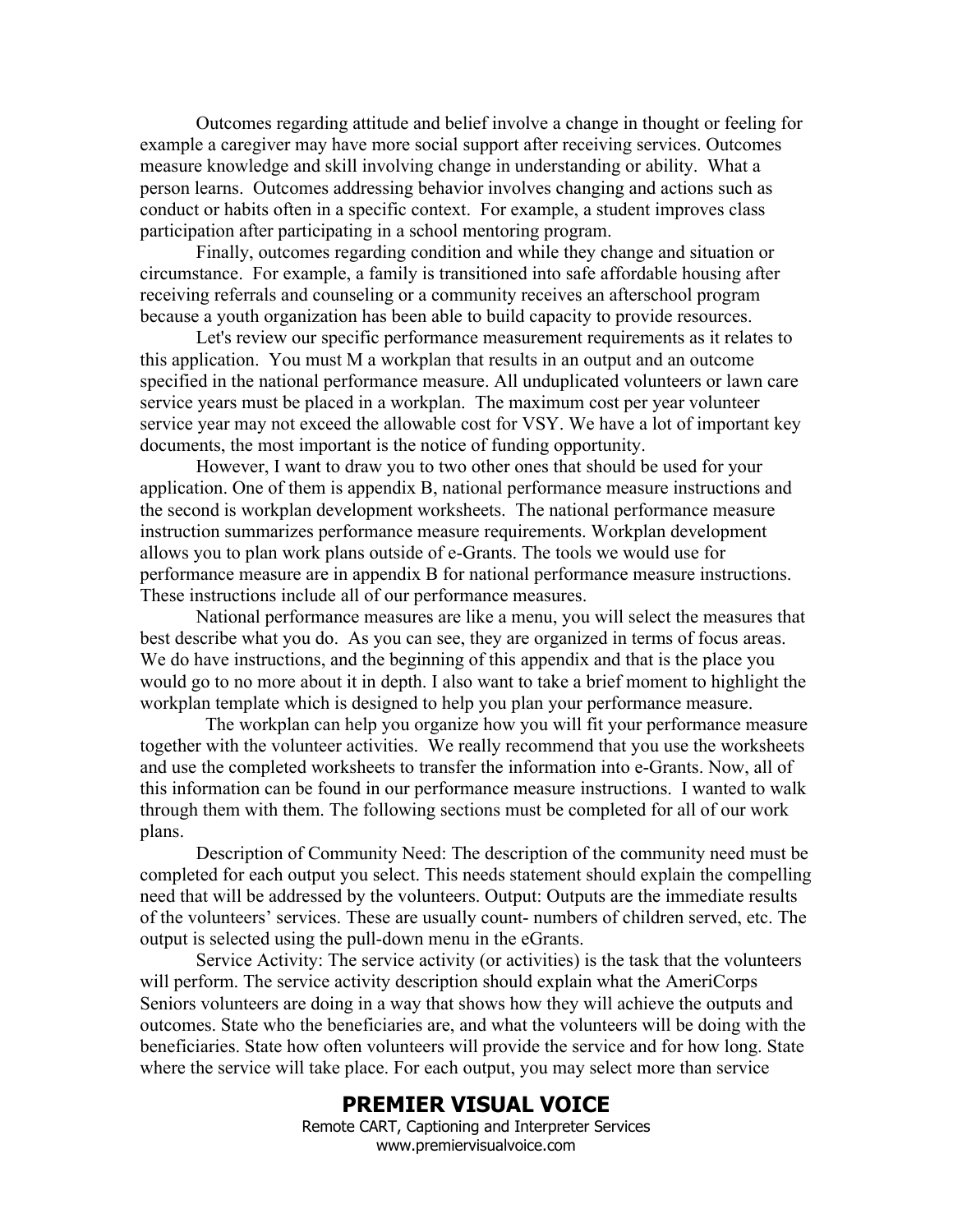activity. The service activities are selected using the pull-down menu in the eGrants. For each service activity selected, the eGrants will select a different workplan.

Number of Unduplicated Volunteers: For FGP and SCP, this is the proposed number of volunteer service years (VSY) that will be performed for each service activity. Each VSY can only be counted once when a volunteer is assigned to a service activity. VSY is one VSY per 1044 hours served. We will further discuss later in a slide in the presentation.

Total Number of Volunteers: Here, you enter the total volunteers engaged in the activities, if you were to assign all of them according to each activity. In this way, volunteers can be counted more than once- for example, if the same volunteer does two different types of activities such as tutoring AND mentoring, you can account for both assignments in this field.

Targets: The target is the number that you anticipate achieving in the third year of the performance period. For example, if you think your volunteers will serve 50 children in Head Start in the third year of the performance period, you will enter 50 as your target.

Outcome: Outcomes are the longer term, permanent change, or improvement expected in the community due to the volunteers and their services. The outcome is selected using the pull- down menu in the eGrants. Finally, Instrument used for Tracking Output: This is the tool that will be used for data collection. The Instrument is selected using the pull-down menu in the eGrants.

I want to come back to allocating volunteer service years across our work plans. What does that mean? You will fill out a different workplan for each set of performance measures that you use. You will need to assign a certain number of unduplicated volunteers or VSY to that workplan. you have heard me reference Volunteer Service Year or VSY. This is a budget term that equals to 1,044 hours of volunteer service activity.

This funding opportunity requires applicants to demonstrate cost-effective practices in achieving performance goals through the services described in the proposed work plan. Applications must include work plans that meet the following minimum requirements: For volunteer assignments that are for stipend volunteers for every \$6,500 in federal funding, at least one Volunteer Service Year must be placed in workplans that result in National Performance Measure outcomes for the selected focus area.

It's fairly simple to calculate the number of unduplicated volunteers or VSY you need. Common arithmetic rules should be used to determine how to round unduplicated volunteers in outcome-based work plans. Grantees should round to the nearest whole number. For example, an applicant requesting \$300,000 in federal funding would require 46.1 VSY in work plans that result in national performance measure outcomes  $($300,000/\$6,500 = 46.1).$ 

Since 46.1 is less than 46.5, this would be rounded down to 46 VSY in work plans that result in national performance measure outcomes. As I said, a Volunteer Service Year (VSY) is a budget term which equals to 1,044 hours per year. For example, a volunteer service 2,080 hours per year (a volunteer averages 40 hours per week), serves as 2 VSYs while a volunteer serving 783 hours per year (averaging 15 hours per week) serves  $\frac{3}{4}$  of a VSY.

#### **PREMIER VISUAL VOICE** Remote CART, Captioning and Interpreter Services www.premiervisualvoice.com